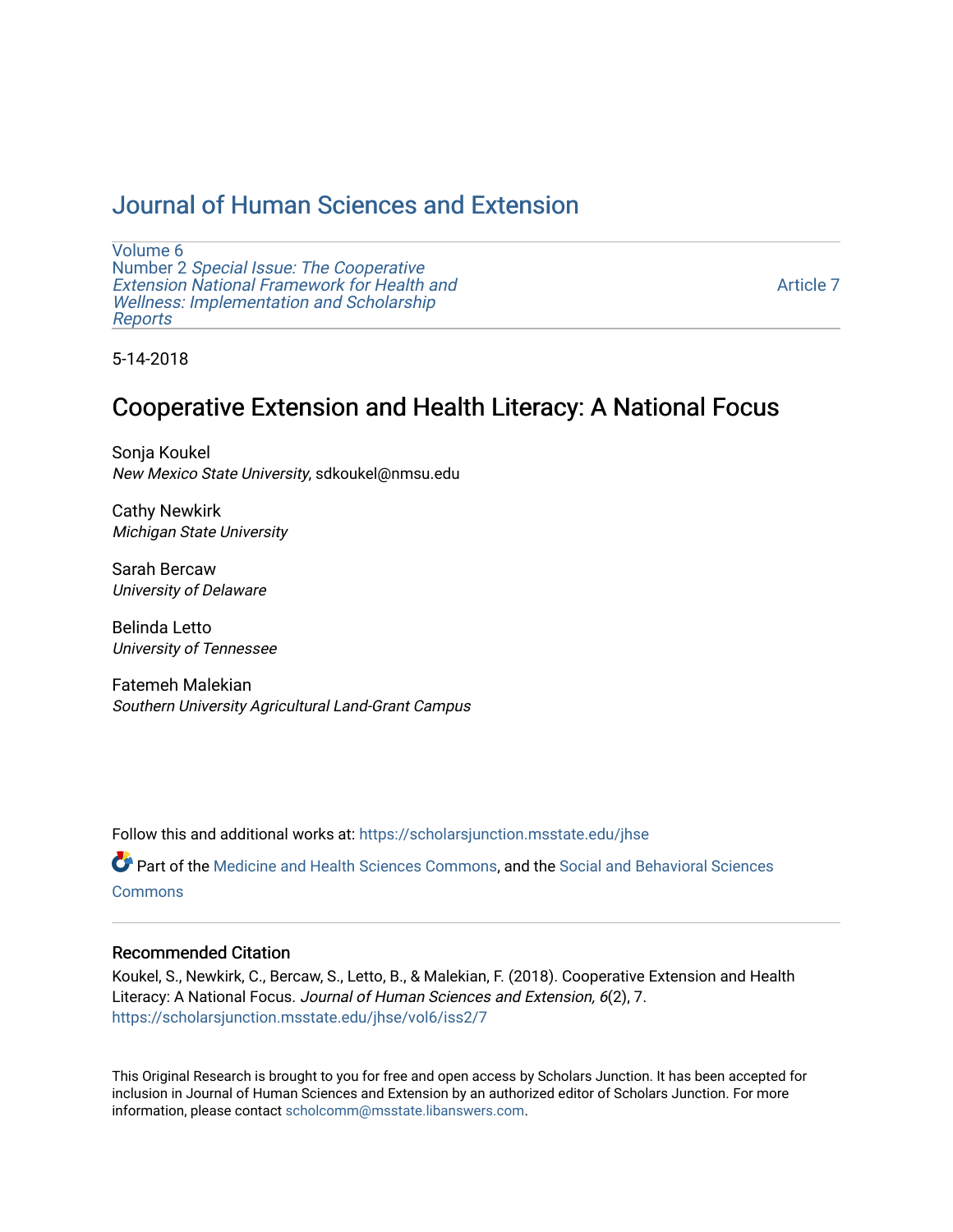### Cooperative Extension and Health Literacy: A National Focus

#### Acknowledgments

The authors acknowledge the contribution of the other Health Literacy Action Team members who met the Extension Committee on Organization and Policy (ECOP) goals: Lisa Barlage, The Ohio State University; Nancy Crevier, University of Wisconsin; Jatunn Gibson, Auburn University; and Linda Quade, South Dakota State University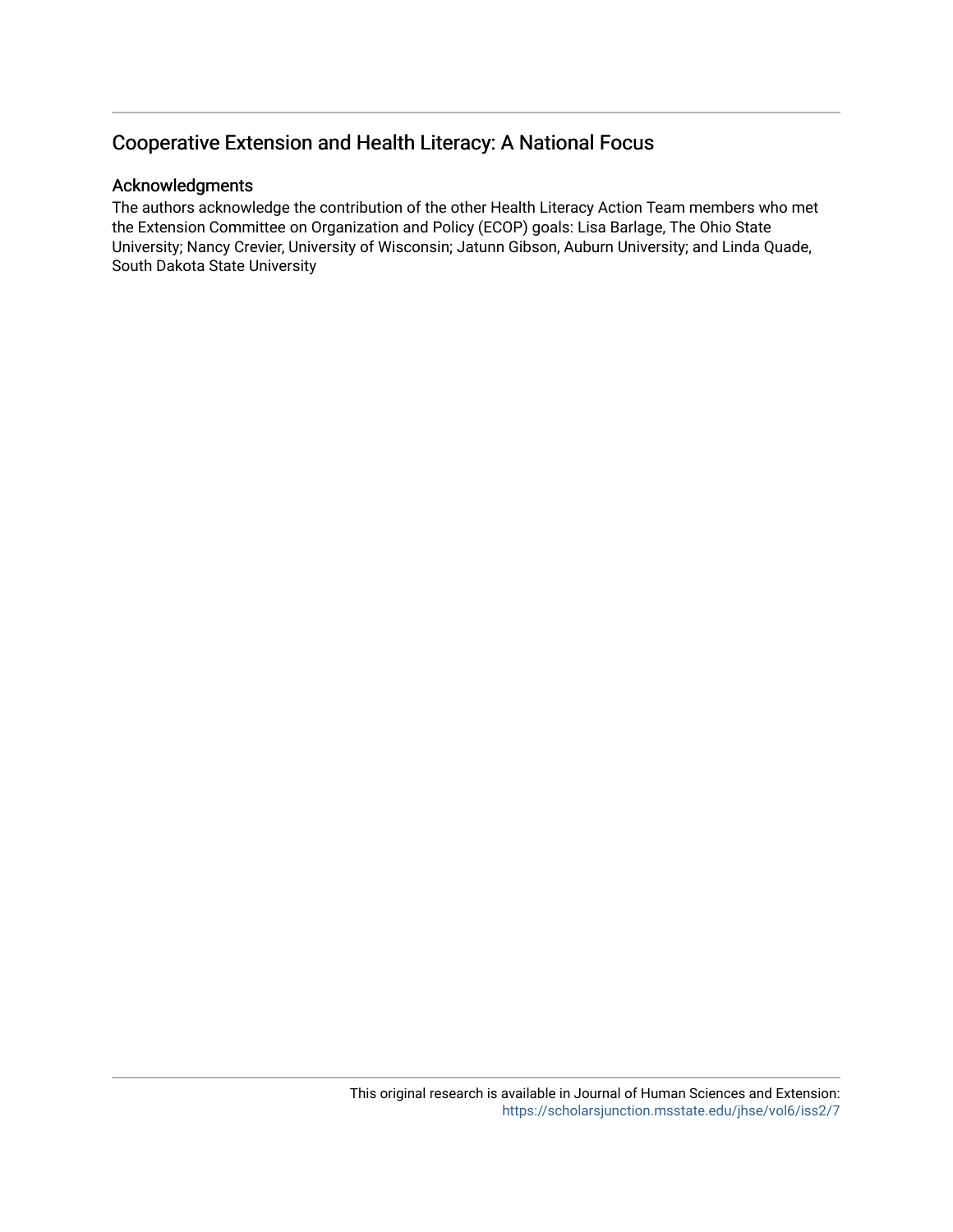# **Cooperative Extension and Health Literacy: A National Focus**

#### **Sonja Koukel**

*New Mexico State University*

#### **Cathy Newkirk**

*Michigan State University*

#### **Sarah Bercaw**

*University of Delaware*

#### **Belinda Letto**

*University of Tennessee*

#### **Fatemeh Malekian**

*Southern University Agricultural Land-Grant Campus*

*Health literacy is often defined as the degree to which an individual has the capacity to obtain, communicate, process and understand basic health information and services to make appropriate health decisions. Research shows that 30 million Americans have Below Basic health literacy skills. People with low health literacy skills contribute to higher utilization of health care services. This equates to an excess of \$230 billion a year in health care costs linked to low literacy in the United States. The primary responsibility for improving health literacy lies with public health professionals and the health care and public health systems. However, studies find that interventions using principles of health literacy, applied in community-based settings, can result in improved outcomes at the population level. In this article, the Health Literacy Action Team members consider the role of Extension in this important area, and suggest practices in incorporating health literacy into existing Extension programs and educational materials, and future resources for Extension and community partners.*

*Keywords:* Cooperative Extension, Extension, Extension programs, health, health care systems, health literacy, public health, Health and Wellness Framework, ECOP Action Teams

Direct correspondence to Sonja Koukel at sdkoukel@nmsu.edu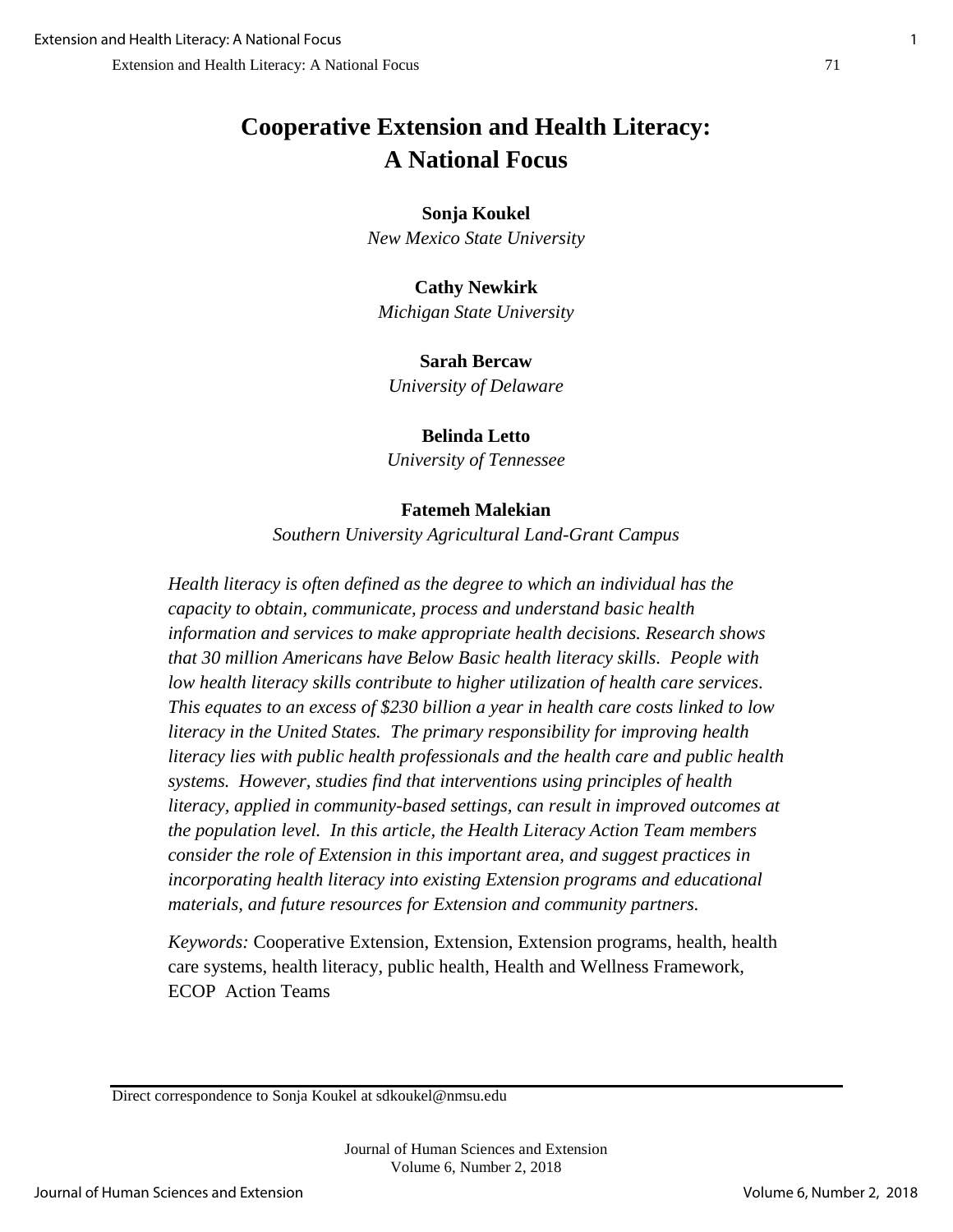#### **Introduction**

Given the national trends in health, the Extension Committee on Organization and Policy (ECOP) established a Health Task Force whose role was to review health priorities both internal and external to Cooperative Extension (Extension). The goal of the Task Force was to identify emerging needs and how Extension might best respond to these needs, and to create a new programmatic focus to positively influence the social, economic, and environmental determinants of health.

The research and work of the Task Force resulted in the Cooperative Extension's National Framework for Health and Wellness (Braun et al., 2014) that was adopted by ECOP. In an assessment of national trends, the Task Force identified five topic areas that are included in the Framework: chronic disease prevention and management, health in all policies, health insurance literacy, health literacy, and positive youth development for health. Upon adoption of the Framework, Action Teams in each of these five areas were formed. This article focuses on the activities of the Health Literacy Action Team, comprised of research and Extension professionals from across the nation.

#### **Health Literacy**

It is important to recognize that literacy and health literacy are not the same. Literacy is a person's ability to read and write. It is often referred to as basic or fundamental literacy as it helps individuals to participate fully in their community and wider society (Zarcadoolas, Pleasant, & Greer, 2006).

Individuals navigating the nation's health care system can be overwhelmed when they lack the necessary skills. "Health literacy" is the term used to include all the skills that, when used, enable individuals to act on information and live healthier lives (Centre for Literacy, 2011). Required skills include reading, writing, listening, speaking, numeracy, and critical analysis.

Typically, health literacy is used when referring to an individual's ability to understand information in print form. However, it is recognized that other forms of delivery may impact one's health literacy, such as communications provided verbally and visually or information delivered through the media and accessed electronically (U.S. Department of Health and Human Services [USHHS], 2006).

Health literacy goes beyond the individual. It also depends upon the skills, preferences, and expectations of health information and care providers, including doctors, nurses, administrators, home health workers, the media, and many others (Centers for Disease Control and Prevention [CDC], 2016). Moreover, health literacy is influenced by an individual's cultural and social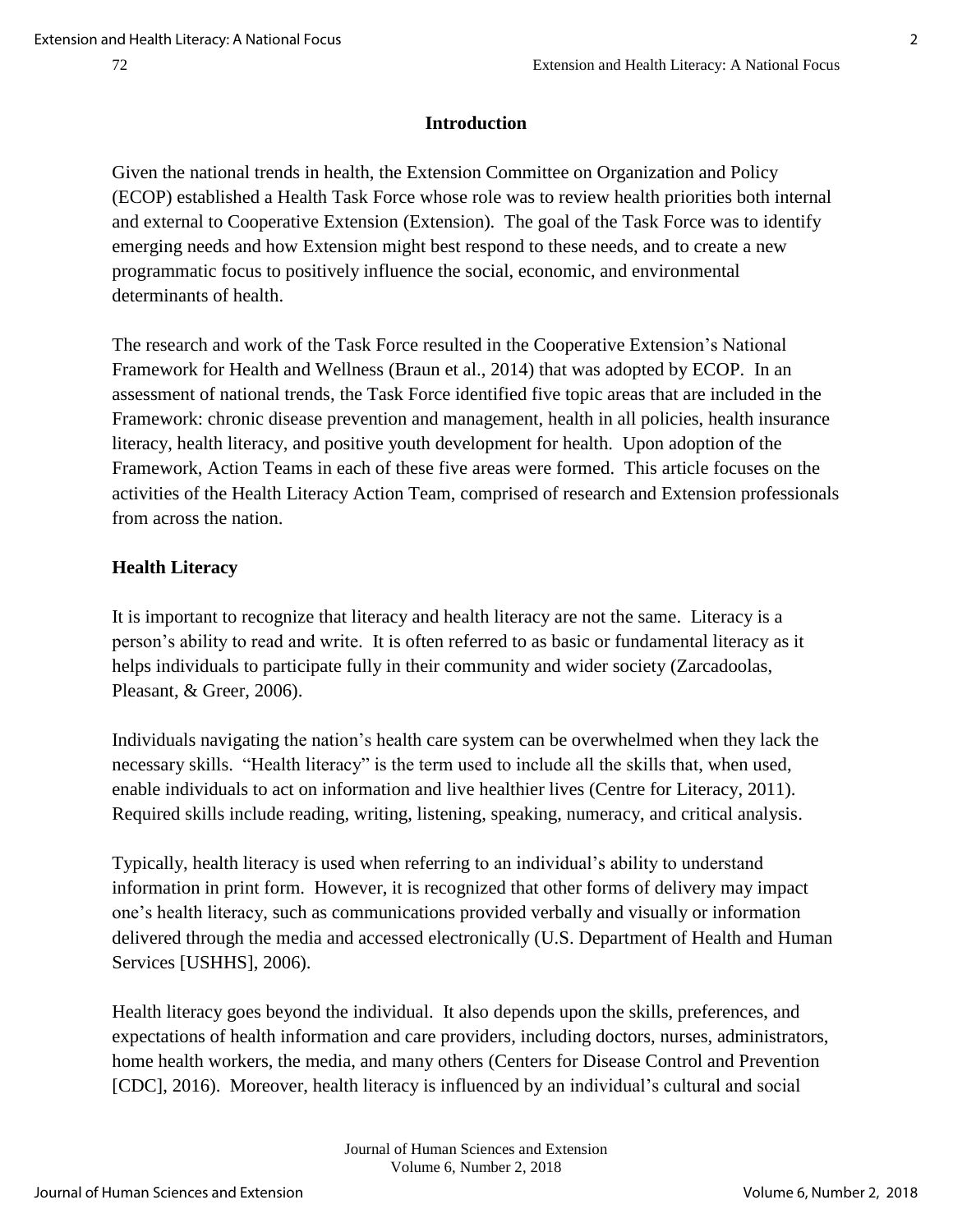Extension and Health Literacy: A National Focus 73

background, as well as interactions with health systems (Johnson, 2013). All of these factors and others contribute to an individual's health outcomes and the associated costs.

A 2003 National Assessment of Adult Literacy (National Center for Education Statistics, 2006) reported on the health literacy of more than 19,000 adults (aged 16 and older) using a health literacy scale with four levels: Below Basic, Basic, Intermediate, and Proficient. In a selfassessment of overall health, adults in the "Below Basic" health literacy level reported their health as poor (42%) and reported a lack of health insurance (28%). By comparison, of those rated as "Proficient" on the health literacy level, 3% reported their health as poor and 7% reported a lack of health insurance. Additionally, tested adults receiving Medicare and Medicaid had "Below Basic" health literacy levels (27% and 30%, respectively). The national assessment found that "nearly nine out of ten adults may lack the skills needed to manage their health and prevent disease" (U.S. Department of Health and Human Services [USHHS], n.d.).

Populations most likely to experience low health literacy are older adults, racial and ethnic minorities, those with less than a high school degree or GED (General Equivalency Diploma), those with low income, non-native speakers of English, and people with compromised health status (USHHS, n.d.). Education, language, culture, access to resources, and age are also factors that affect an individual's health literacy skills.

#### **Strategies and Process**

In 2014, when the Action Teams were formed, Extension had no recognized formal role within the national health care model, although Extension had provided health-related programs and information for more than a century. Therefore, there was no historical reference or guidelines to direct the Health Literacy Action Team efforts. There was an understanding that, at the end of the three-year period, all the Action Teams would offer some ideas for programs or projects that could be submitted for funding at the national level. The national ECOP Steering Committee charged all teams to:

- invite partners both internal and external to Extension as needed for maximum effectiveness,
- identify and develop systematic programs and curricula,
- engage colleagues in professional development, and
- assist with resource development.

#### **Develop a Working Definition of Health Literacy**

The majority of the Health Literacy Action Team members were unfamiliar with the Health Literacy topic area. Therefore, the first order of business was to find a working definition. The World Health Organization's (World Health Organization [WHO], 1998) definition laid the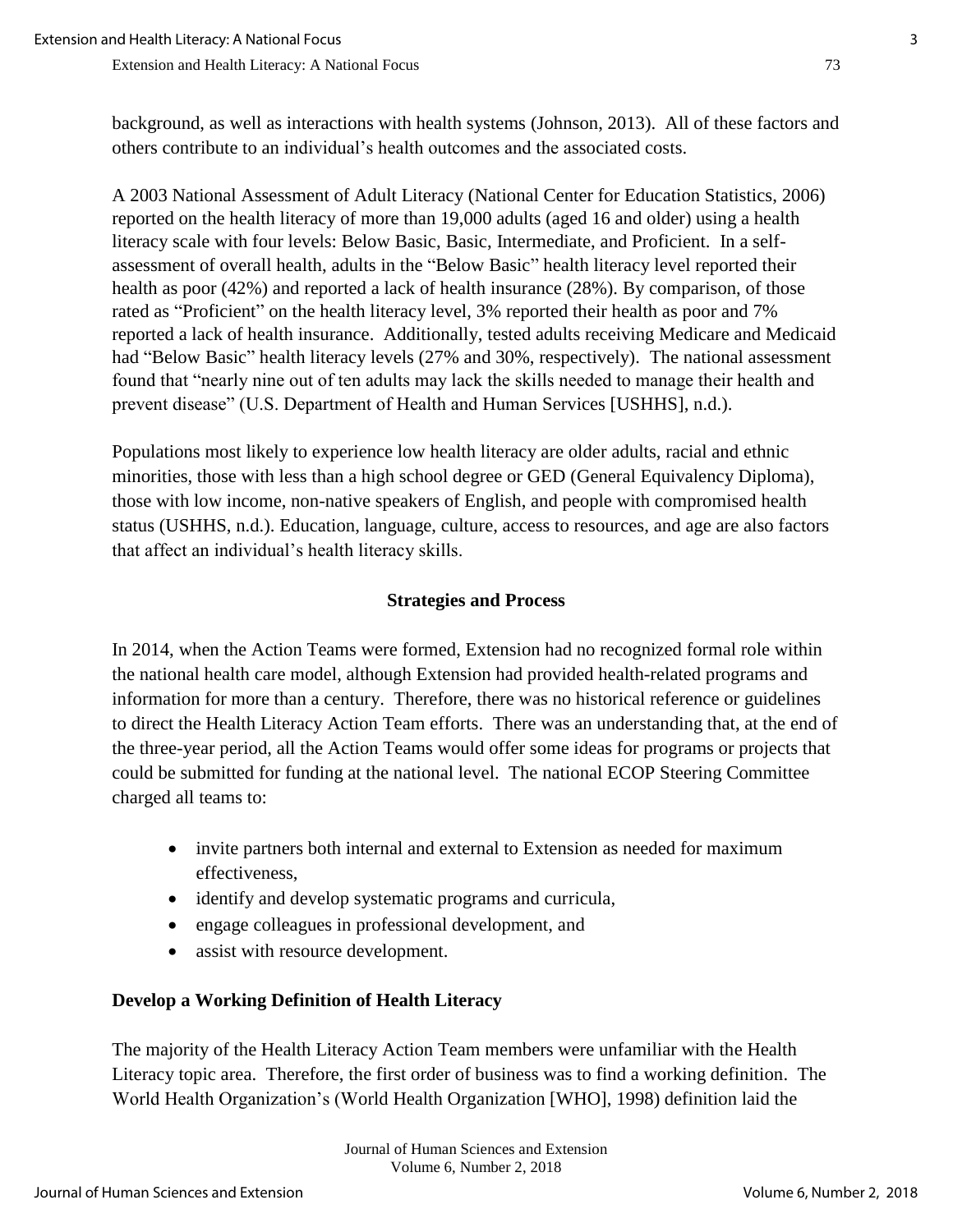responsibility of health literacy "within the motivation and ability of individuals to gain access and use information" (p. 10). As team members dug deeper into the issue, they discovered the WHO definition had been expanded upon by others and evolved to better encompass how health literacy is a component of the entire health care system.

The Calgary Charter on Health Literacy (2011) used a wider lens in defining health literacy, "Health literacy allows the public and personnel working in all health-related contexts to find, understand, evaluate, communicate, and use information." Team members adopted this definition as more health care institutions are recognizing that the responsibility of improving health literacy lies not only with individuals but with all facets of the health care system such as pharmaceuticals, medical professionals, clinicians, health educators, the media and many others (Boulos, M. N. K., 2012; GB HealthWatch, 2018; USHHS, n.d.).

#### **Identify Resources (Partners, Programs, and Curricula)**

In the first year, Health Literacy Action Team members researched available resources in order to assess any gaps that might be addressed by Extension programs and curriculum. A spreadsheet database was created to capture information that might be of value as the team activities moved forward. The spreadsheet contained contact information for individuals identified by team members as being active and/or interested in health literacy. This included Extension health specialists, those working in private medical practice, university health educators, and public health professionals, among others.

In addition to listing partners, the spreadsheet identified health literacy programs and curricula; Extension delivered evidence-based programs that incorporated health literacy (e.g., chronic disease self-management educational programs, and Dining with Diabetes); publications; and links to institutions offering resources, toolkits, certification courses, and/or basic health literacy online tutorials. Fourteen major health literacy programs and curricula were identified through this research.

#### **Engage Colleagues in Professional Development**

At the same time as the Action Team members were conducting their research to identify resources, they also engaged colleagues in professional development to raise awareness of health literacy. At the national level, presentations were provided both within and outside Extension. Over a two-year period, activities included:

**Webinars.** "Understanding Health Literacy" presentations were hosted by eXtension (an online Extension resource), the American Association of Family and Consumer Sciences (AAFCS), and the National Extension Association of Family & Consumer Sciences (NEAFCS).

> Journal of Human Sciences and Extension Volume 6, Number 2, 2018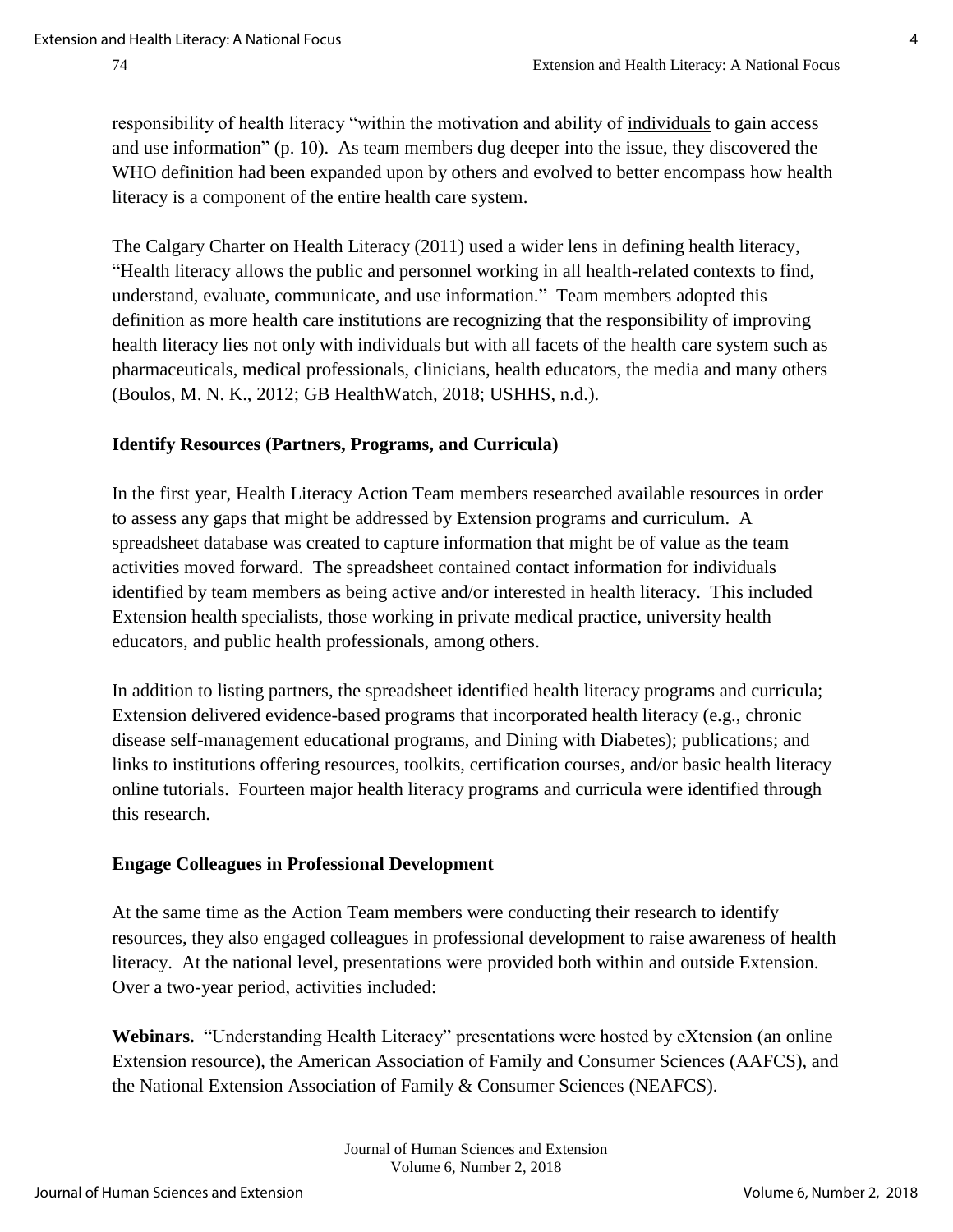**Oral presentations.** Team members were invited speakers at national conferences (e.g., Epsilon Sigma Phi, Joint Council of Extension Professionals (JCEP), NEAFCS, the National Health Outreach Conference (NHOC), and health literacy conferences). A number of oral presentations conducted at the state and local levels involved departments of health, community health councils, university faculty, and health care professionals.

Based on the concept that education is enhanced through shared dialogue (Madron, 2008), the team members created polling questions to increase understanding in the concept of health literacy. These polling questions were integrated into the webinars and oral presentations. An example of a discussion scenario, polling questions, and discussions follows:

A 75-year old woman taking medication for hypertension began experiencing dizziness and nausea. She went to the Emergency Room where a doctor prescribed her another blood pressure pill. The woman had the medication filled and followed the doctor's directions for taking the medication. After three days, she was back in the Emergency Room.

Polling Question: What do you think happened?

- A. She took too much medication.
- B. She had a reaction to the medication.
- C. She only took one blood pressure pill and not the other.
- D. She wanted some attention.

Following group discussion, an explanation was provided by the Action Team: The doctor did not explain to the woman to take this new pill **in addition to** continuing her other blood pressure pill. She thought that since it was a "new" pill, she did not need to take the "old" pill.

Polling Question: Who is to blame for the mix up?

Responses that came out of the group discussion:

- The doctor for not explaining in greater detail.
- The patient for not asking if this is in addition to or replacing the other pill.

**Health Literacy tri-fold informational brochure.** An informational brochure was created to help raise awareness of the National Cooperative Extension's Framework for Health and Wellness and, specifically, health literacy. The brochure included the health literacy definition, descriptions on why health literacy is important, and how Extension is working to reach the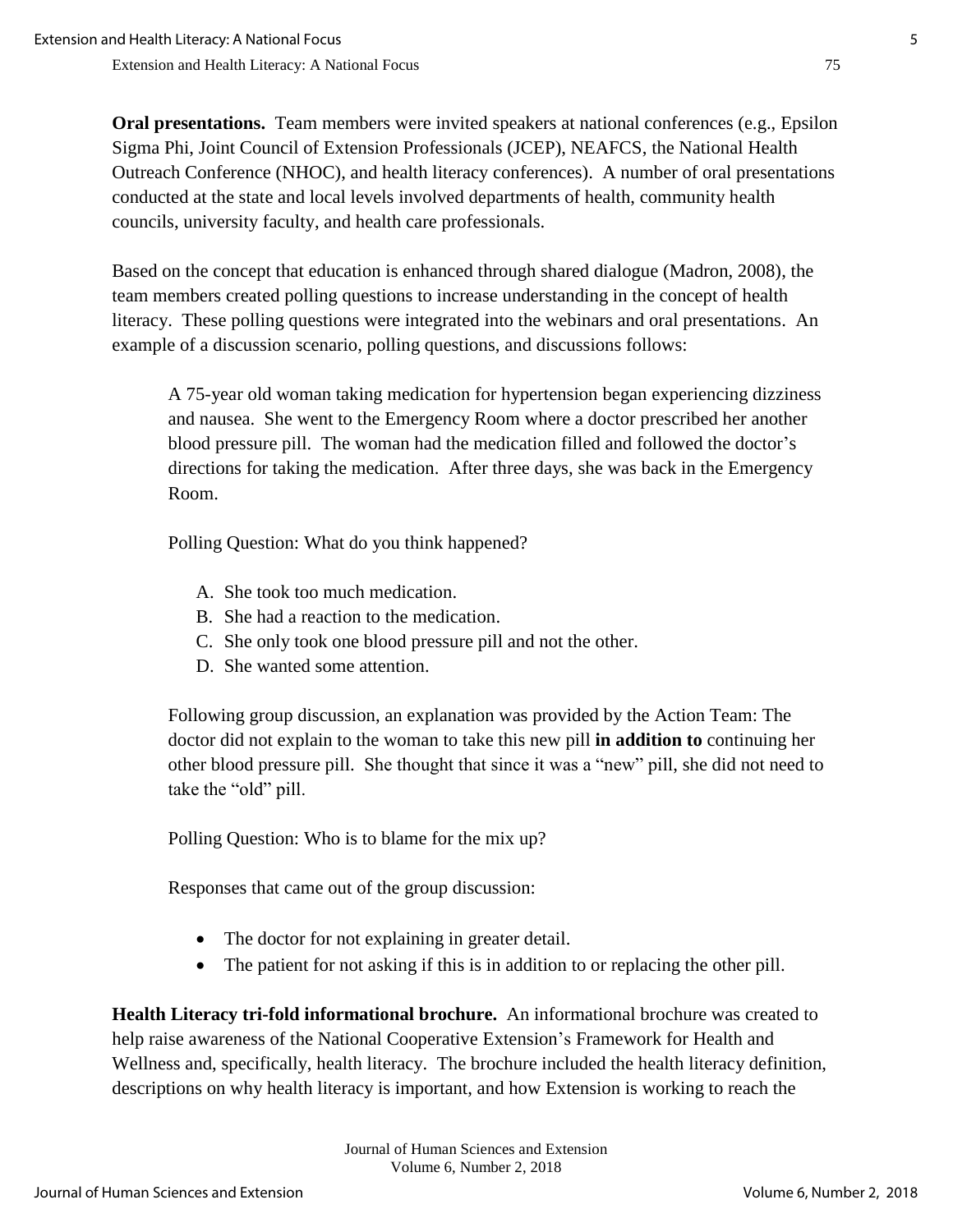public through educational efforts focused on increasing health literacy. Team members' contact information were listed for those interested in sharing curricula, programs, and/or resources. The brochure was disseminated at conferences, presentations, poster sessions, health fairs, community events, and other venues.

#### **Provide Assistance with Resource Development**

After the first year of working together, the Health Literacy Action Team determined that the majority of available resources were written from a clinical perspective. Extension agents, educators, and community volunteers often do not come from a clinical, medical, or public health background. Therefore, the Action Team identified a need for resources that were more relevant for Extension professionals and others delivering programs in informal educational settings. The Action Team members wrote in an email message to the national ECOP Steering Committee (2016):

The Health Literacy (HL) Action Team members are exploring the possibility of developing a HL toolkit. There are resources currently available from the Centers for Disease Control and Prevention, and the Institute for Health Advancement. However, the team's impression is that these resources were developed more for those working within clinical settings. The proposed toolkit would better serve Extension educators and community volunteers who provide educational programs in informal settings such as community events. Guidelines available in the toolkit will be valuable when revising existing and/or developing new health-related messaging documents. After visiting with a few individuals serving in this capacity, the idea was met with much enthusiasm.

As the team continued identifying programs, they learned more about health literacy and types of training materials offered to the public. A team member shared an online course focused on health literacy and communications offered through Coursea, an Internet platform for online courses developed and offered by faculty from universities across the country that can be taken for college credit, certification, and professional development. With funding from the national ECOP Steering Committee, the Health Literacy Action Team members completed the 8-week online "Health Literacy and Communication for Health Professionals" Coursera course (https://www.coursera.org/learn/health-literacy), earning certificates of completion. The Coursera course was designed for public health professionals. So, while the information was educational, not all of it seemed conducive to community, informal programming.

The Action Team began considering a health literacy certificate course for Extension professionals, with the thinking that it could be released to the public at a later date. Through a member of the Steering Committee, the Action Team presented its idea to the director of the Horowitz Center for Health Literacy at the University of Maryland. The director accepted the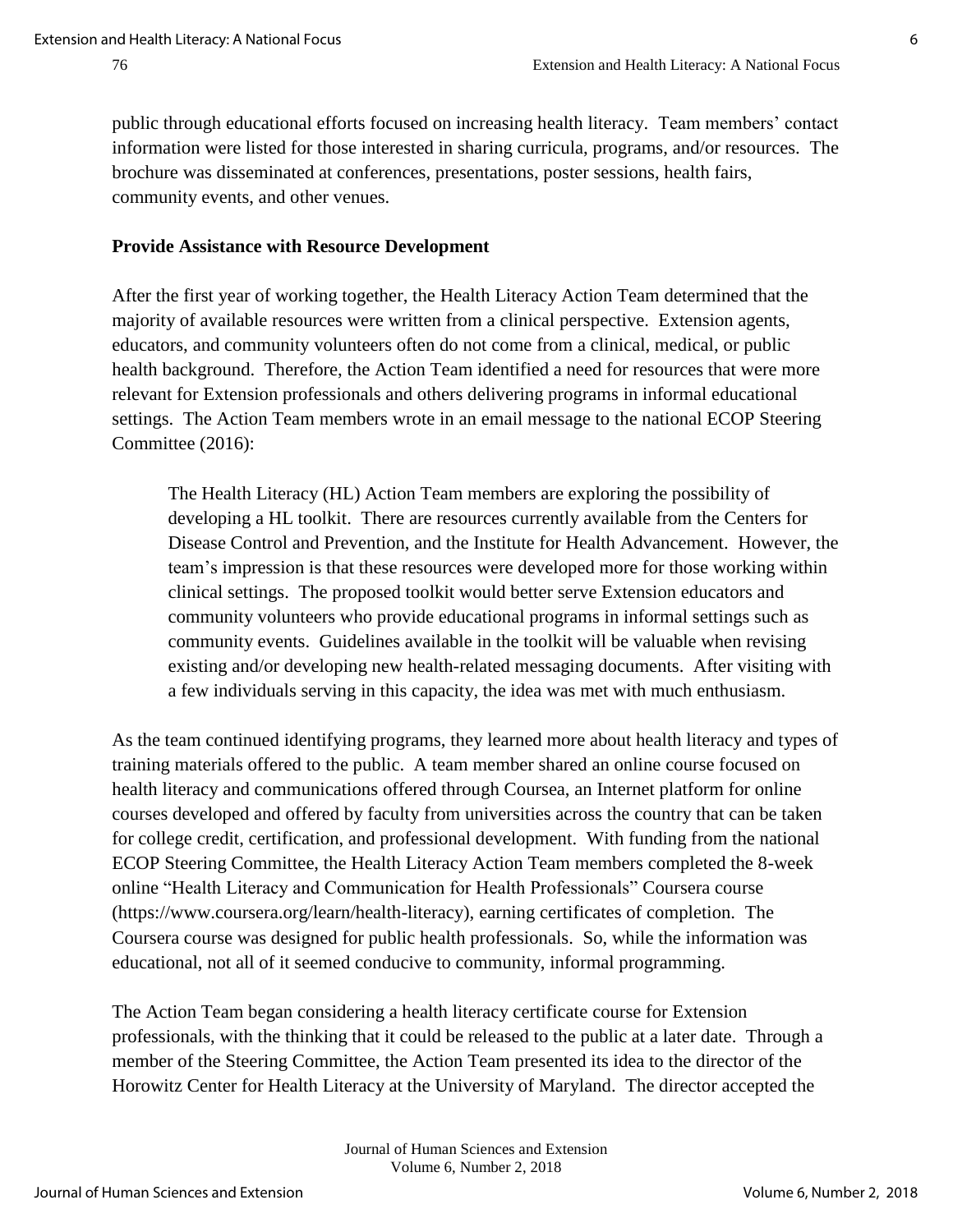invitation to serve as an expert and resource for the development of the course. Unfortunately, all Action Teams were disbanded in 2017. Therefore, while there are individuals who remain interested in the concept, the health literacy certificate course has not yet made any progress.

#### **Results and Impacts**

Since its inception, the Health Literacy Action Team worked to raise awareness of health literacy, both within and outside Cooperative Extension, at the national level with the expectation of integrating health literacy into program areas and curricula. Participants attending the webinars and oral conference presentations presented by Action Team members provided feedback that was used to direct team activities in meeting the national ECOP Action Team goals that were listed in the Strategies and Process section of this article.

Using a Likert-type scale to measure participants' perceptions as to the importance of health literacy following oral presentations at two national conferences (i.e., NEAFCS and NHOC), results indicated that 78% of the respondents viewed health literacy as an important topic. When asked specifically about the importance of health literacy in Extension programming, 82% of the respondents believed it was important for Extension to address the topic.

Participants indicated ways they planned to use the presented health literacy information:

- Use more visuals in teaching lessons as a way to reach people with varying levels of health literacy.
- Enhance the reading comprehension on written materials.
- Consider audience literacy levels when creating handouts.
- Integrate health literacy guidelines when creating educational materials.
- Integrate into current work with a community coalition on Health Literacy to raise our county health ranking.

One individual can also make a difference. In her home state, a team member presented on Extension's role in health literacy to that state's Department of Health Chronic Disease Prevention Council Subcommittee. This led to a discussion and a small group of professionals forming a state Health Literacy Coalition. The founding members of the Coalition included:

- Department of Health Medical Director,
- Department of Health Promotion Coordinator,
- Extension Health Specialist (Action Team member),
- Health Literacy Specialist (private business),
- Medical Professional Advocate.
- Office of Health Equity Director,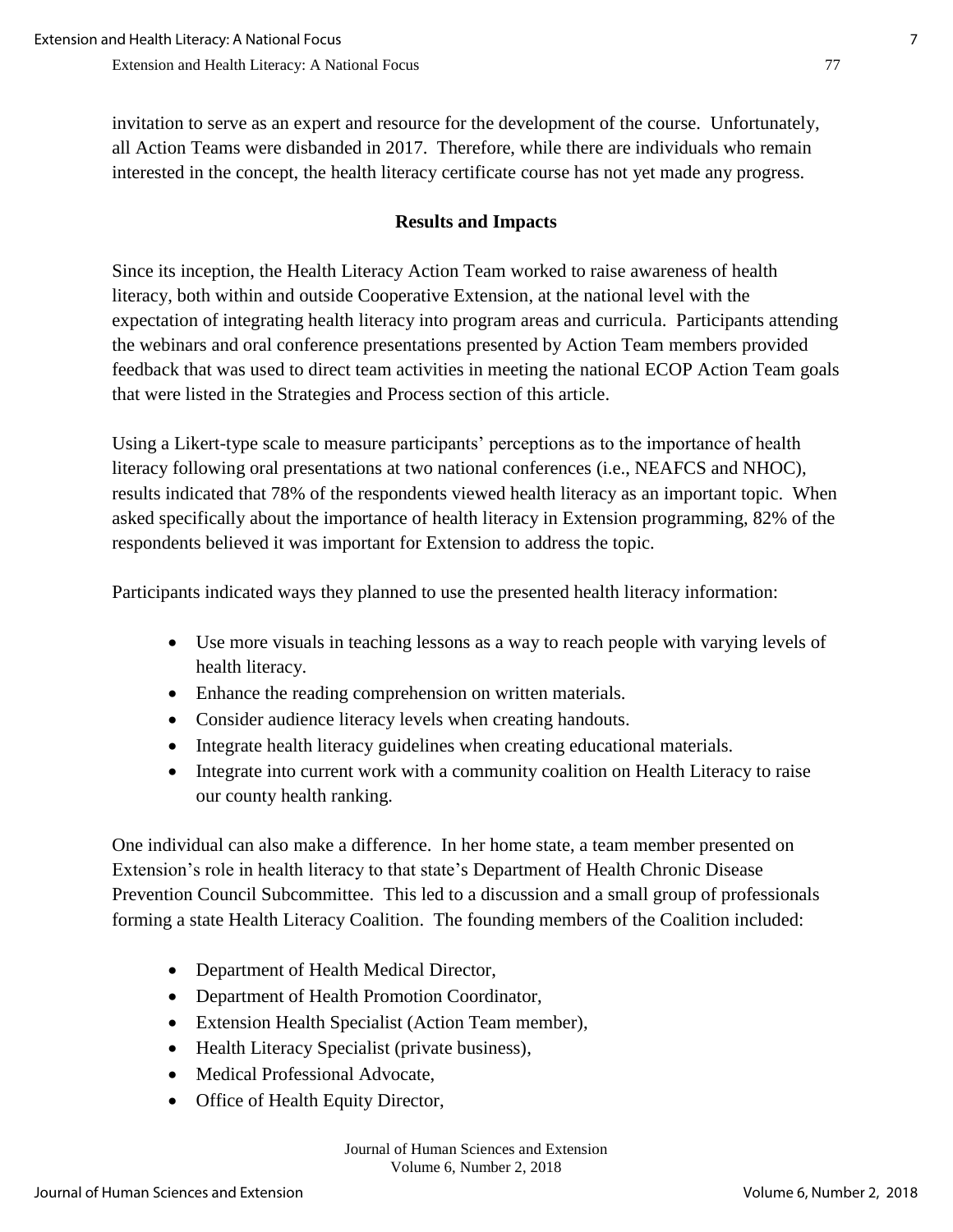- 
- Office of Health Equity Outreach Coordinator, and
- University Medical Center Health Literacy Specialist.

Members of the Coalition determined that, in addressing social determinants of health, the state should include a health literacy component. As no activity in this area was evident, the Coalition is working towards a "health in all policies" approach to integrating health literacy into the state's public policy. As the Coalition moves forward, more key partners will be invited to support the work of integrating health literacy for addressing health disparities.

#### **Implications**

Based on the experiences of the Health Literacy Action Team, it was determined that Extension professionals and educators view the topic of health literacy as very important to their work and feel it needs to be addressed in their programming. Accordingly, Extension professionals are encouraged to develop health literacy skills by way of educational programs offered in their communities or electronically. There are a number of excellent resources available that range from no cost to a nominal fee. Most notably are the resources available from the National Institutes of Health (NIH) Clear Communication website (NIH, 2017) and the Centers for Disease Control and Prevention (CDC) Health Literacy website (CDC, 2016). Certificates, often awarded upon completion of the educational modules, can be used to demonstrate knowledge in this area.

Health literacy coalitions created and/or supported at the campus level can offer practical training and easy to use methodology to enhance the oral and written communication skills of Extension professionals. The coalition members could include Extension health specialists, university health sciences teaching faculty, medical center teaching faculty, community volunteers from diverse populations, and media specialists, among others. Available at no cost are existing resources, (e.g., NIH and CDC) that can be used in setting up a program with tools easily modified to meet the needs of the educators.

Currently, the majority of health literacy educational modules and training programs are geared toward professionals in clinical settings. As Extension agents, program educators, and volunteers often do not have expertise in health sciences, their professional development needs are similar to but vary from the health literacy skills required in health care systems. Health literacy coalition members should be sensitive to the needs of Extension professionals, community health workers, *promotores*, and trained volunteers who are delivering health-related programs in informal settings.

Extension professionals are encouraged to work with the eXtension Creating Healthy Communities Community of Practice (CoP) to create a Health Literacy Subcommittee. The CoP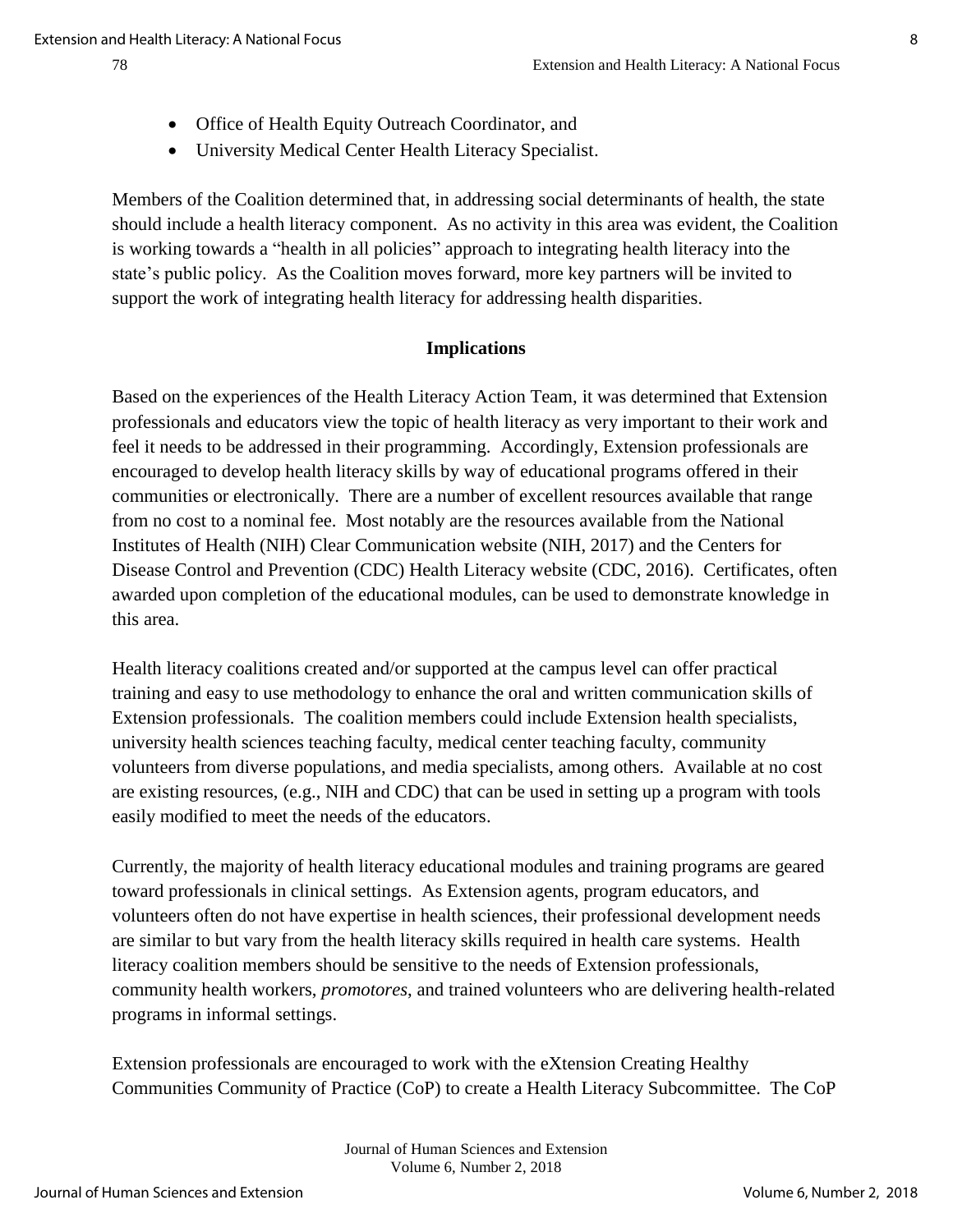Extension and Health Literacy: A National Focus 79

membership is comprised of health and wellness state Extension specialists, county Family and Consumer Sciences agents, program educators/coordinators, and other Extension faculty and staff. The Health Literacy subcommittee can offer continuing education and professional development through national webinars that are archived on the eXtension website. Further, for those interested in developing and offering the health literacy certificate course, the eXtension webinars might serve as a starting point for course content and could help in creating a systemwide approach for delivery.

Extension agents and educators using evidence-based programs and curricula developed by other institutions need to assess their applicability for use with the targeted audiences of their programs. In some instances, it may be prudent to pilot test program(s) with select audiences before offering it to the general public. In doing so, revisions can be made to ensure the program meets the needs and the health literacy levels of the intended audience.

#### **References**

- Braun, B., Bruns, K., Cronk, L., Kirk Fox, L., Koukel, S., Le Menestrel, S., . . . Warren, T. (2014). *Cooperative Extension's National Framework for Health and Wellness*. Retrieved from https://nifa.usda.gov/resource/national-framework-health-and-wellness
- Boulos, M. N. K. (2012). On social media in health literacy. *WebmedCentral HEALTH INFORMATICS 2012, 3*(1). Retrieved from http://www.webmedcentral.com/wmcpdf/ Article\_WMC002936.pdf
- Centers for Disease Control and Prevention. (2016). *Health literacy*. Retrieved from https://www.cdc.gov/healthliteracy/learn/index.html
- Centre for Literacy. (2011). *Calgary charter on health literacy: Rationale and core principles for the development of health literacy curricula.* Retrieved from http://www.centrefor literacy.qc.ca/sites/default/files/CFL\_Calgary\_Charter\_2011.pdf
- GB HealthWatch. (2018). *Health literacy.* Retrieved from https://www.gbhealthwatch.com /diseases.php?did=4565&target=details
- Johnson, A. (2013, September). Health literacy, does it make a difference? *Australian Journal of Advanced Nursing, 31*(3), 39–45. Retrieved from http://www.ajan.com.au/Vol31/Issue3 /5Johnson.pdf
- Madron, R. (2008). *Ingredient 4: Paulo Freire's learning principles.* Retrieved from http://www.gaiandemocracy.net/GD\_SITE\_INGREDIENT\_PAULO\_FREIRE.html
- National Center for Education Statistics. (2006, September). *The health literacy of America's adults. Results from the 2003 national assessment of adult literacy.* Retrieved from https://nces.ed.gov/pubs2006/2006483.pdf
- National Institutes of Health. (2017). *Clear communication: Health literacy.* Retrieved from https://www.nih.gov/institutes-nih/nih-office-director/office-communications-publicliaison/clear-communication/health-literacy